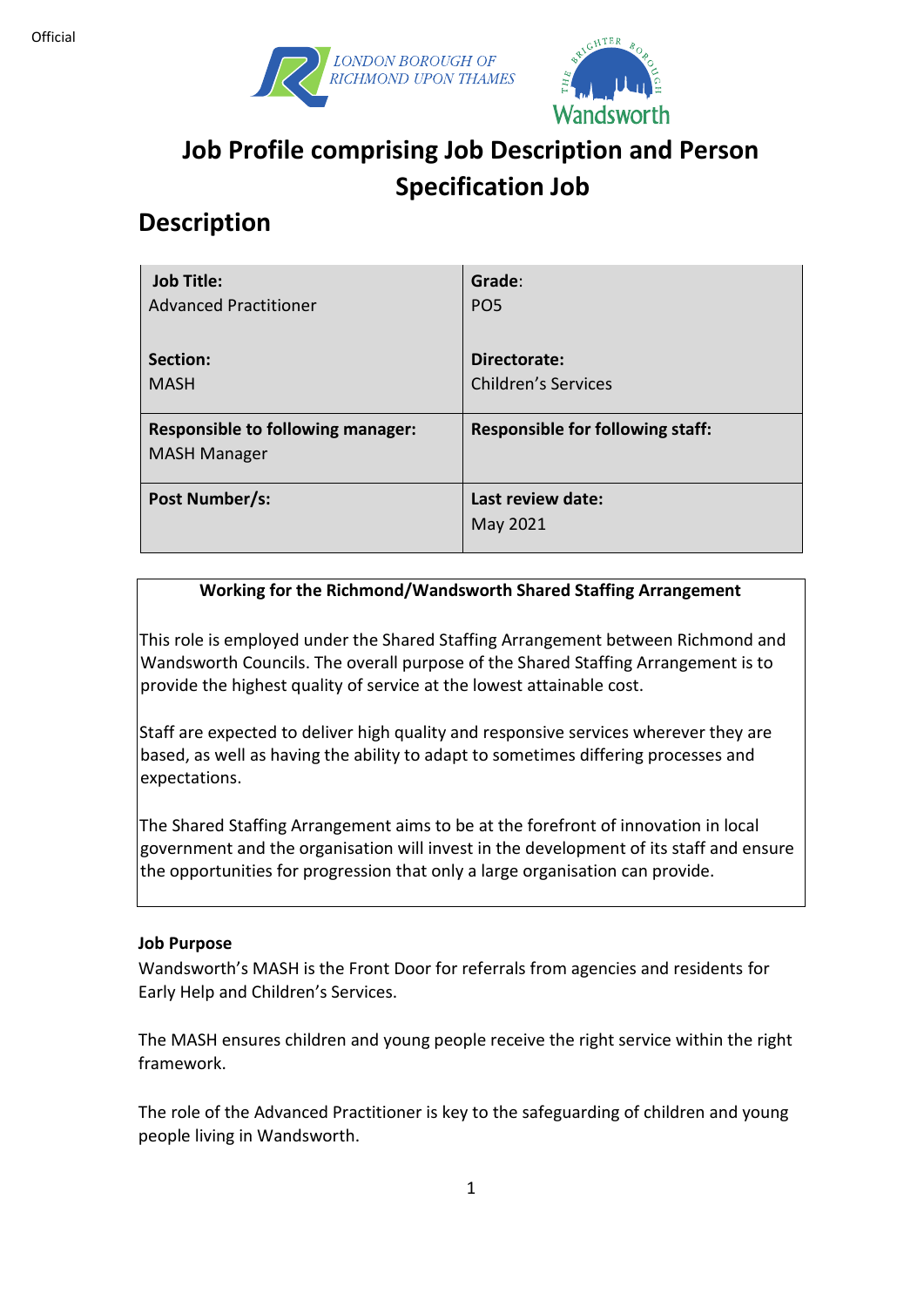



As an Advanced Practitioner you will review all safeguarding contacts and be responsible alongside the MASH Manager for determining the right service and the right framework to meet the needs of children and young people.

They will provide consultation to a wide range of partners around referrals and appropriate advice on next steps and where to access the appropriate support for a child or young person.

#### **Important relationships to develop and cultivate:**

- All teams and staff within Children's Social Care, Early Help Clusters and Safeguarding Standards, Education, Performance and Planning, Housing and Adult Social Care External:
- To the children, young people and families in Wandsworth who have contact with the Children's Services Department
- The Police, Schools, Community Health and Acute Health, Child and Adult Mental Health, local community and faith groups, The Probationary Service
- To representatives of the key government departments, national bodies and networks

#### **Specific Duties and Responsibilities**

- Effectively identify and analyse strengths, need and harm with reference to how past history and current events impact on children and their future outcomes.
- Be confident and consistent in decision making, and the ability to apply national and local legislation and thresholds.
- Work and make robust and safe decisions under pressure and strict deadlines.
- Record actions and decision making in a clear and concise manner, whilst being child-focused.
- Ensure information is appropriately and effectively shared with partner agencies or internal teams.
- Work collaboratively with parents, partner agencies and internal teams to gather information, identify need and risk and determine appropriate plans to meet these.
- Work with families and partner agencies in a strength and relationship based practice framework.
- Demonstrate high levels of individual professional accountability and responsibility.
- Work constructively as part of a team and under management oversight and direction
- Work collaboratively with managers and team members towards ongoing practice and team development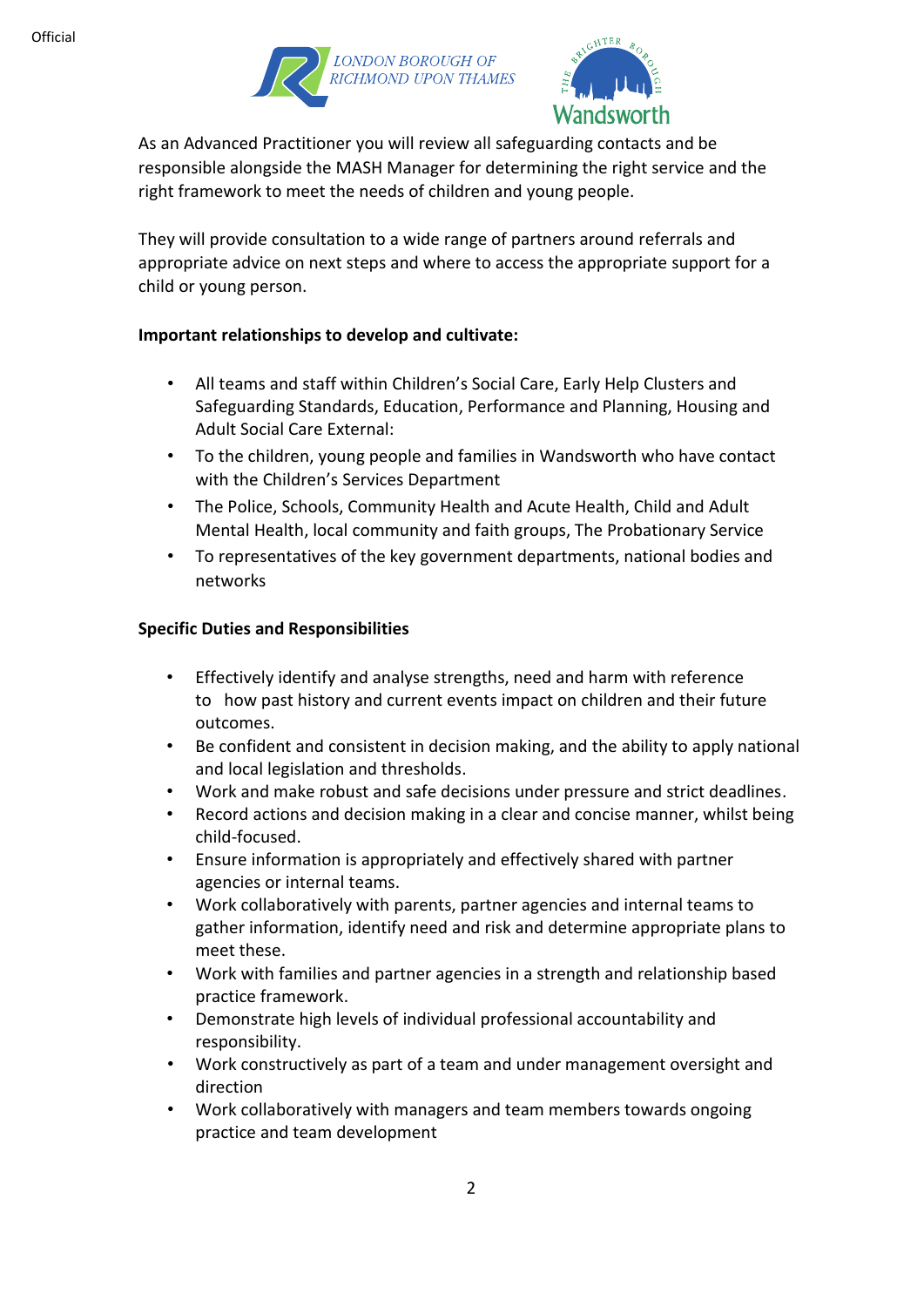



- Act as a recognised expert within the specialist social care field to mentor, provide advice and support to the children's workforce about making and understanding threshold decisions.
- To facilitate group supervision within MASH as well as case supervision to practitioners where this is required.
- To undertake line management responsibilities for initial contact workers and provide regular supervision to them.
- To assure the quality, effectiveness and appropriateness of social care provided by the team, ensuring that all intervention is conducted in accordance with legislative requirements, the Departments' Practice Standards, all relevant policies and procedures and agreed performance targets
- To lead and contribute to multi-agency meeting set up to improve the quality and effectiveness of safeguarding children and young people across the partnership
- To chair reviews, planning meetings, strategy discussions and other professional/network meetings
- To manage the allocation of workload across the team in the MASH to ensure that timescales for reaching threshold decisions are met.
- To be able to work as a team to manage the delivery and performance against the statutory response times while ensuring that all children and their families received a suitable response that meet their needs.
- To provide high quality reflective professional supervision to support partners in safety planning for children that sit below the threshold for social work intervention but have a range of complex needs which if not planned for well could escalate and require social work involvement.
- To make effective use of supervision and appraisal as an opportunity to critically reflect on casework and to identify learning and development needs to continually improve upon practice; and to support CPD. To demonstrate the standards of proficiency as required by Social Work England (SWE) in order to maintain individual registration.
- To ensure that all information systems and case records across the team are of high quality and are up to date; support good practice and maintain a focus on positive outcomes for children and their families.
- To undertake a range of quality assurance activity, including peer auditing, auditing of casework across the service in line with the Children's Services Quality Assurance Framework.
- To carry out and embed the learning from audits into the practice of the team and the wider MASH partnership.

#### **Generic Duties and Responsibilities**

• To contribute to the continuous improvement of the service.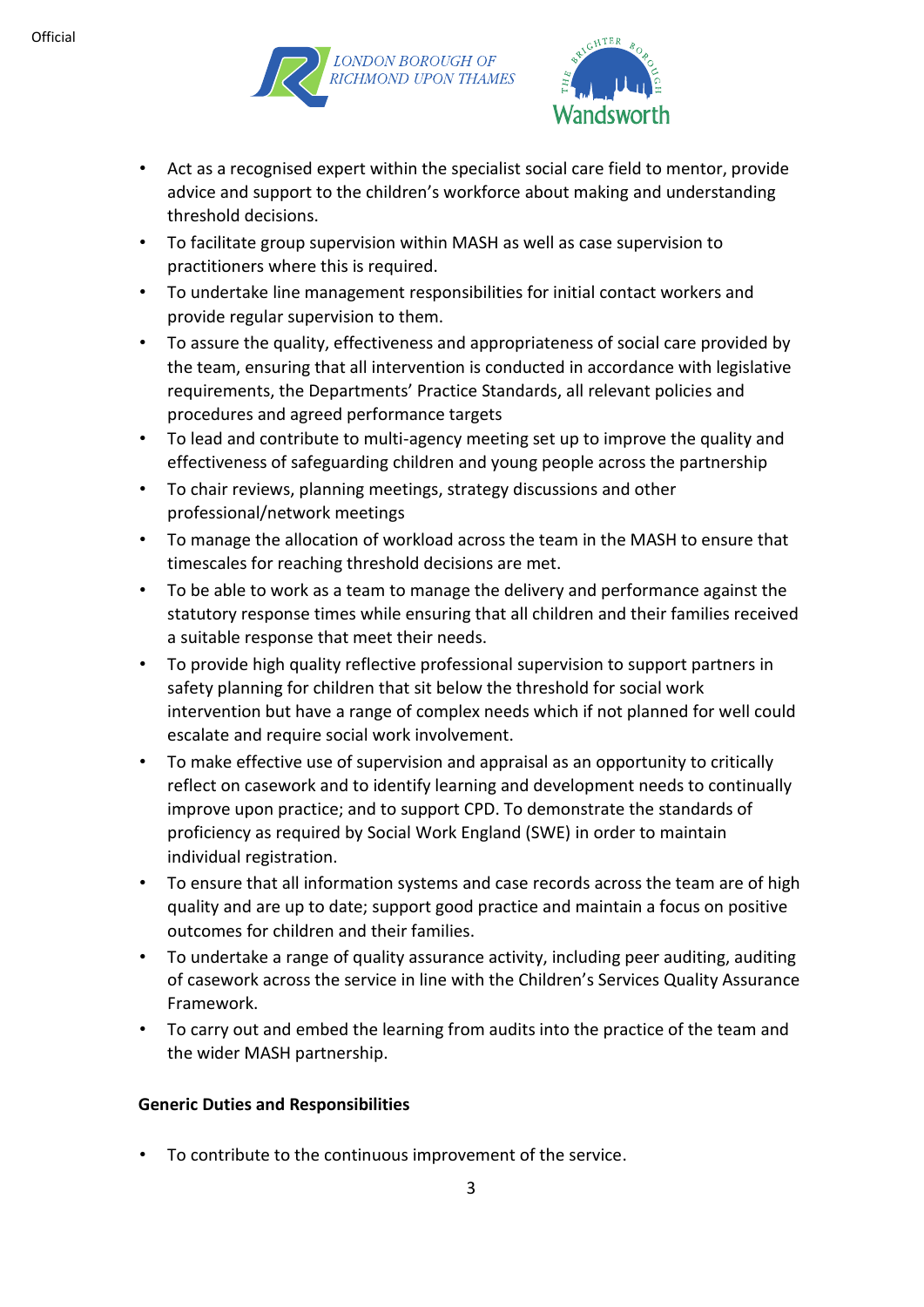



- To comply with relevant Codes of Practice, including the Code of Conduct and policies concerning data protection and health and safety.
- To adhere to security controls and requirements as mandated by the SSA's policies, procedures and local risk assessments to maintain confidentiality, integrity, availability and legal compliance of information and systems
- To promote equality, diversity, and inclusion, maintaining an awareness of the equality and diversity protocol/policy and working to create and maintain a safe, supportive and welcoming environment where all people are treated with dignity and their identity and culture are valued and respected.
- To understand both Councils' duties and responsibilities for safeguarding children, young people and adults as they apply to the role within the council.
- The Shared Staffing Arrangement will keep its structures under continual review and as a result the post holder should expect to carry out any other reasonable duties within the overall function, commensurate with the level of the post.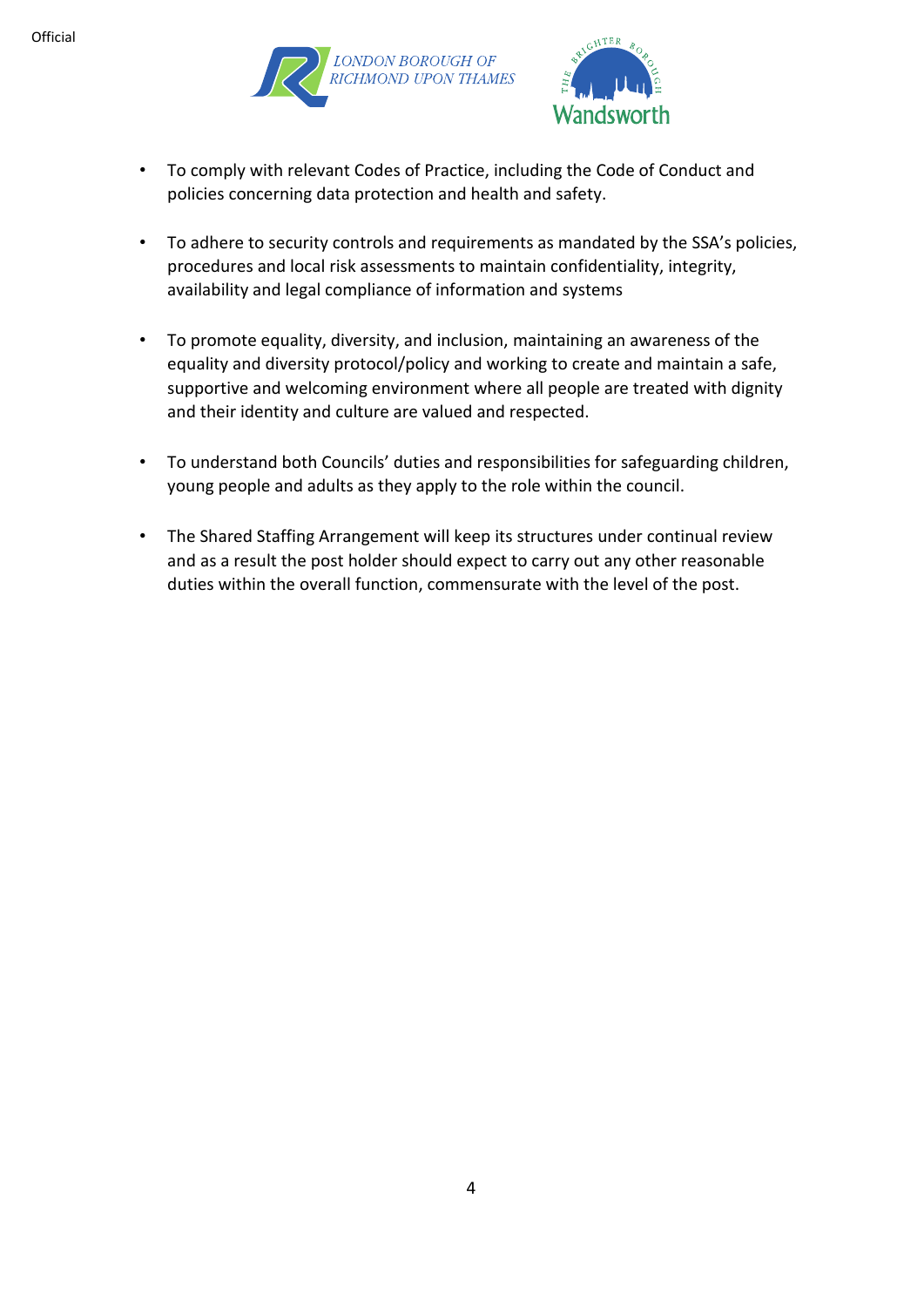



### **Person Specification**

| <b>Job Title:</b>            | Grade:                         |
|------------------------------|--------------------------------|
| <b>Advanced Practitioner</b> | PO <sub>5</sub>                |
| Section:                     | Directorate:                   |
| <b>MASH</b>                  | <b>Children's Services</b>     |
| <b>Responsible to:</b>       | <b>Responsible for:</b>        |
| <b>MASH Manager</b>          | <b>Initial Contact Workers</b> |
| Post Number/s:               | Last Review Date: May          |
|                              | 2021                           |

#### **Our Values and Behaviours**

The values and behaviours we seek from our staff draw on the high standards of the two boroughs, and we prize these qualities in particular:

**Being open.** This means we share our views openly, honestly and in a thoughtful way. We encourage new ideas and ways of doing things. We appreciate and listen to feedback from each other.

**Being supportive.** This means we drive the success of the organisation by making sure that our colleagues are successful. We encourage others and take account of the challenges they face. We help each other to do our jobs.

**Being positive.** Being positive and helpful means we keep our goals in mind and look for ways to achieve them. We listen constructively and help others see opportunities and the way forward. We have a 'can do' attitude and are continuously looking for ways to help each other improve.

| <b>Person Specification Requirements</b>                                                                                       | <b>Assessed by</b><br>(see below for<br>explanation) |
|--------------------------------------------------------------------------------------------------------------------------------|------------------------------------------------------|
| <b>Knowledge</b>                                                                                                               |                                                      |
| Knowledge of childcare legislation, statutory guidance and the<br>London Child Protection Procedures.                          | A,I,T                                                |
| Knowledge and understanding of child development, parenting<br>capacity, environmental factors and risk and protective factors | A,I,T                                                |